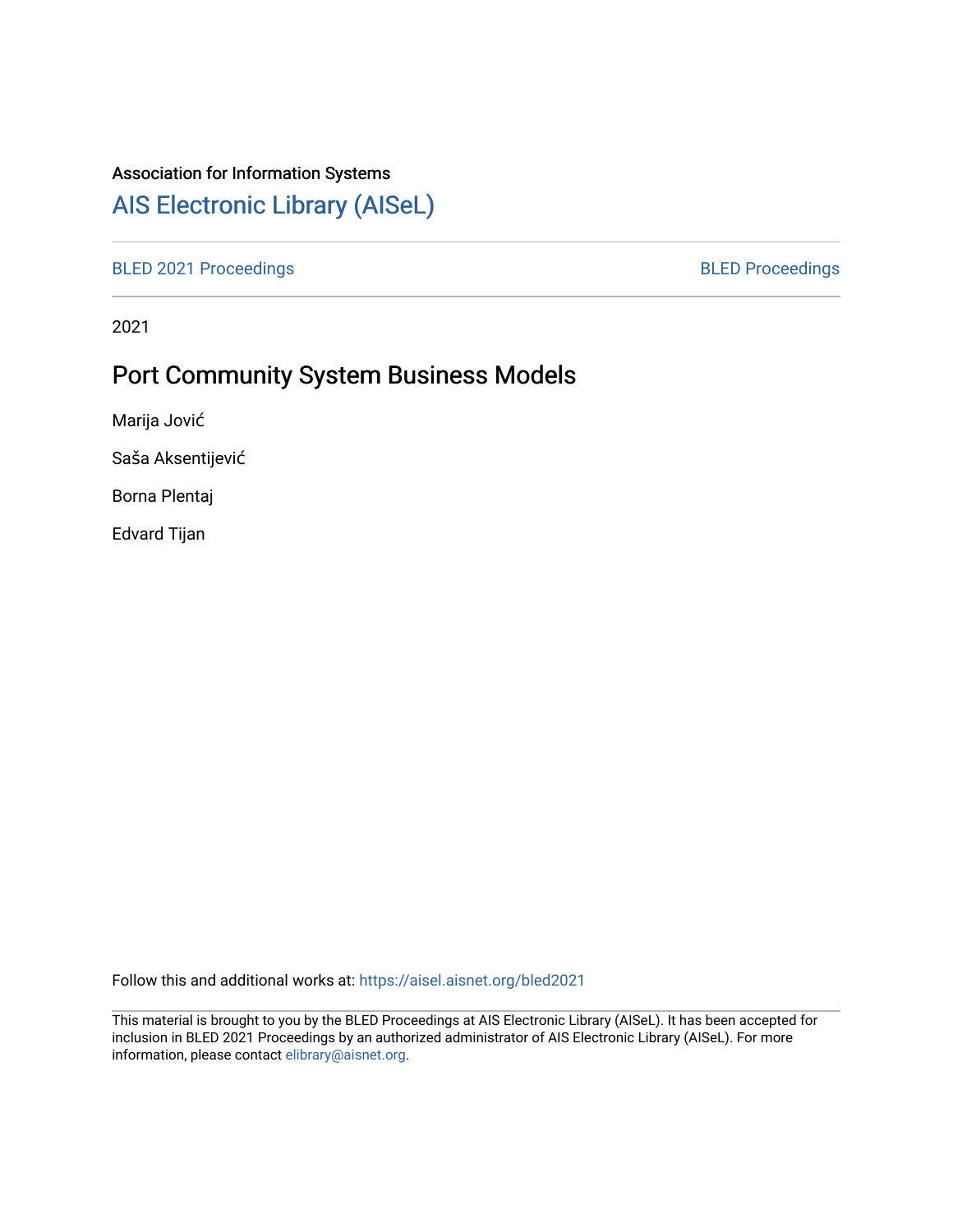# **PORT COMMUNITY SYSTEM BUSINESS MODELS**

MARIJA JOVIĆ,<sup>1</sup> SAŠA AKSENTIJEVIĆ,<sup>2</sup> BORNA PLENTAJ<sup>3</sup> & EDVARD TIJAN<sup>1</sup>

<sup>1</sup>University of Rijeka, Faculty of Maritime Studies, Rijeka, Croatia; e-mail: jovic@pfri.hr, etijan@pfri.hr <sup>2</sup>Aksentijević Forensics and Consulting, Viškovo, Croatia; e-mail: sasa.aksentijevic@gmail.com <sup>3</sup>Actual d.o.o., Žminj, Croatia, e-mail: bornnaplentaj7@gmail.com

**Abstract** Port Community Systems have become a staple technological platform used to exchange information between the public and private agents and entities involved in ship and cargo services within seaports. In this paper, the theoretical background of the Port Community System is provided, emphasizing the importance of its implementation, and stakeholder collaboration. Different models of introducing an integrated Port Community System in seaports are analysed using literature review and actual cases in some of the most prominent seaports.

## **Keywords:**

port community system, seaport stakeholders, business models, seaport stakeholder collaboration



DOI https://doi.org/10.18690/978-961-286-485-9.3 ISBN 978-961-286-485-9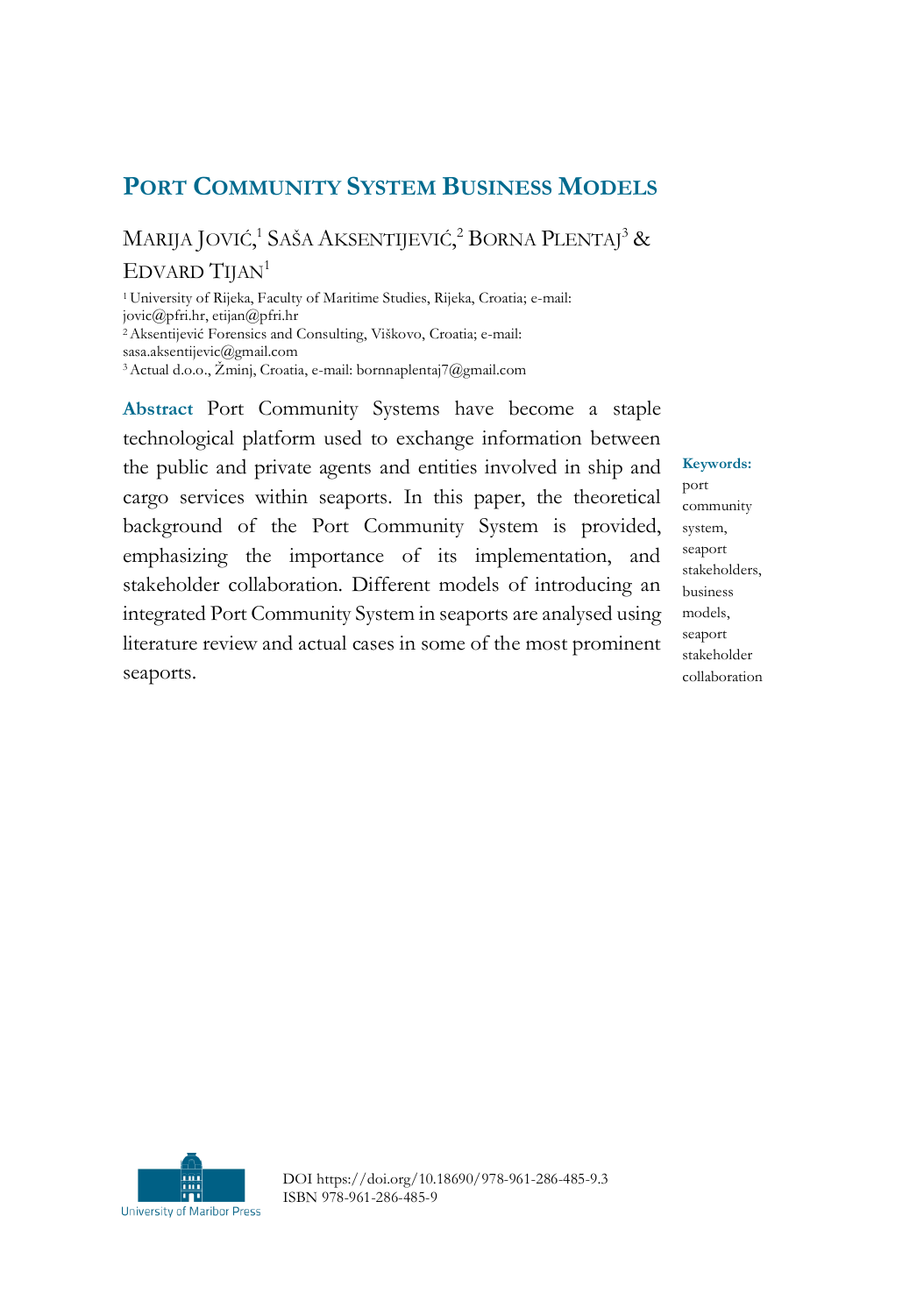#### **1 Introduction**

Seaports, defined as a geographical location where cargo changes its transport mode (one of these being a seagoing vessel), are important drivers of the regional economy (Hintjens, Hassel, Vanelslander, & Voorde, 2020). The seaport's competitiveness depends not only on exceptional geographical position, related to closeness of important markets and connection to seaport hinterland, but also on cost, efficiency, reliability, accessibility, safety, as well as quality of various services it offers, including transportation services, auxiliary services and added value logistic services. Seaports have to continuously improve their operations, both commercial and administrative in order to stay competitive (Tijan, Jović, & Karanikić, 2019).

Numerous seaports have already designed and implemented the Port Community System (PCS). PCS allows the users to make service requests and input their information directly into the port's information system (Keceli, 2011), and enables the intelligent and protected exchange of information between involved public and private port users (Simoni, Schiavone, Risitano, Leone, & Chen, 2020). The higher the level of collaboration and integration between the port and supply chain stakeholders, the greater the sustainability of both the overall supply chain and the port (Tijan, Agatić, Jović, & Aksentijević, 2019). Seaport stakeholders have their own distinctive interests, which may minimize the ability to incorporate the PCS into seaport operations. Nonetheless, numerous seaports have recognized the benefits that PCS brings, and are utilizing it to assist with everyday operations.

There is no universal approach to PCS introduction and exploitation, or a universal applicable business model, due to the heterogenous nature of global seaports and their management. Furthermore, the majority of research in this area is focused on digitalization of processes and unification of underlying procedures and document flow, and not on relevant PCS introduction and exploitation models. By working not only on the theoretical aspects of PCS systems, but also in their envisaging and implementation, the authors have identified the lack of applicable knowledge in this area and therefore wanted to verify the pragmatic and empiric findings by cross checking them using scientific resources. To overcome this research gap, the authors have conducted the review of available literature and sources. The goal of the research is to analyze the various PCS business models, given the existence of various stakeholders who have their own particular interests and preferences. Given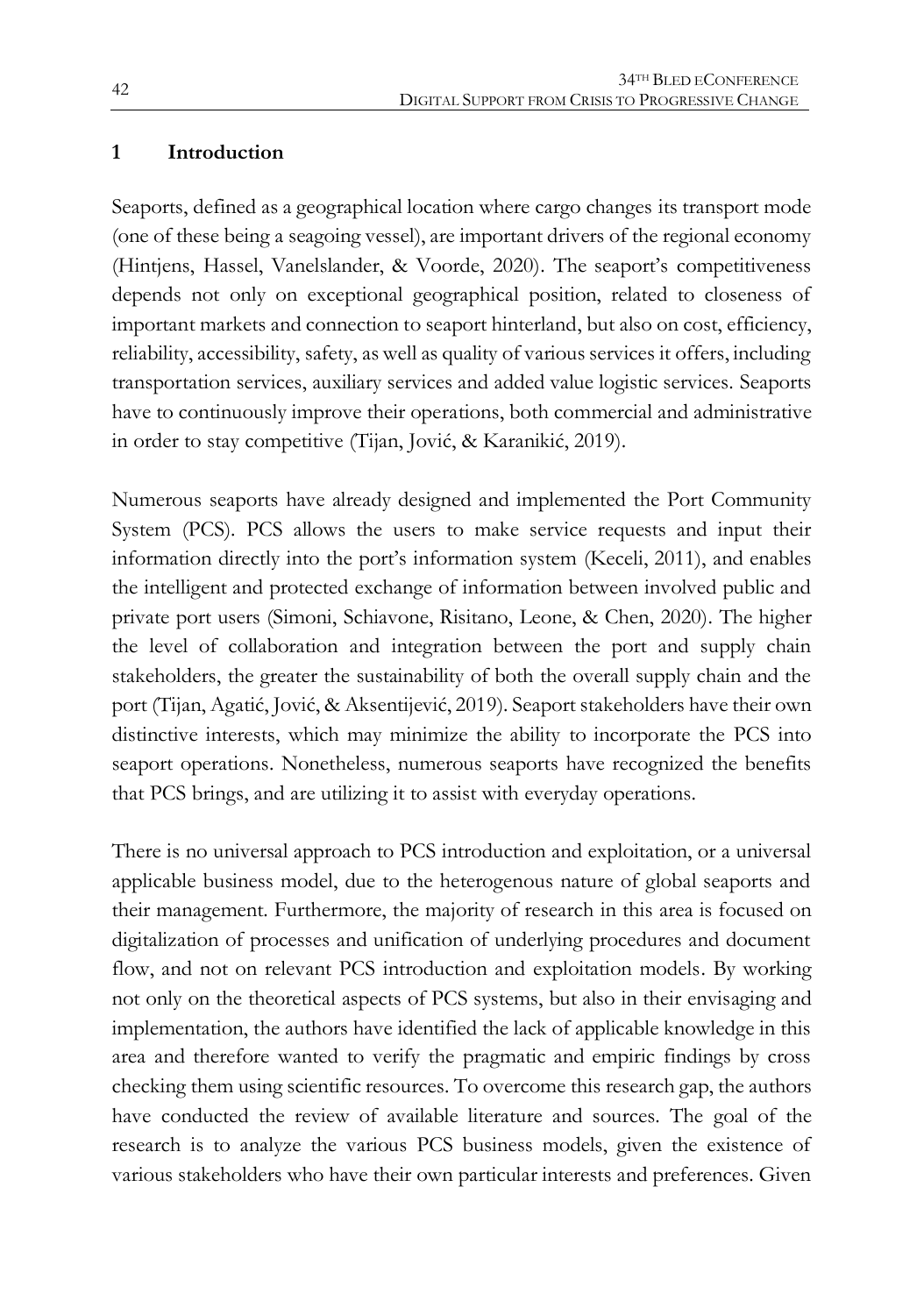the fact that the transparency and easy access to data are the basis for successful transport business, the research problem stems from unnecessary costs and lost time due to the outdated business procedures and inadequate execution and monitoring of business processes in transport, which can largely be remedied by introducing a PCS. This paper presents a review of research papers and other sources (such as official webpages of seaports, seaport stakeholders and maritime transport enterprises), ultimately providing a better understanding of PCS business models.

#### **2 Theoretical background**

Port Community System is the technological platform that enables networking between the public and private agents and entities involved in the ship and cargo services offered by ports (Caldeirinha, Felício, Salvador, Nabais, & Pinho, 2020), through a single point of data entry (Aloini, Benevento, Stefanini, & Zerbino, 2020).

Two main values are co-created by the interrelated organizations operating within a PCS: the movement of goods and human beings and enforcing the law, public order, and safety. (Nota, Bisogno & Saccomanno, 2018). Generally accepted guidelines for development of a Port Community System require that PCS is formed by the community for the community and that the community are, in general, shareholders of the PCS Operator. (European Port Community Systems Association, 2011) However, in real PCS scenarios, in many cases, the community are not participants or owners of the PCS Operator, instead, it is often mandated by the governmental body (for example, port authorities) or maintains a mixed management and ownership structure. This presents one of the major issues in PCS building and operations and makes it difficult for PCS to facilitate smooth flow of electronic data and reduce inefficiencies in port business processes. Therefore, the selection of a proper operating model is crucial for the success of every PCS project. While individual business information systems that relate to individual stakeholders process and store only data and messages that are relevant for them, PCS can exchange data that is useful for a wider number of users (Tijan, Aksentijević, & Čišić, 2014). PCS exists in a dynamic network consisting of a significant number of stakeholders (as shown in Figure 1 with different business processes, technologies and roles (Bezić, Tijan, & Aksentijević, 2011).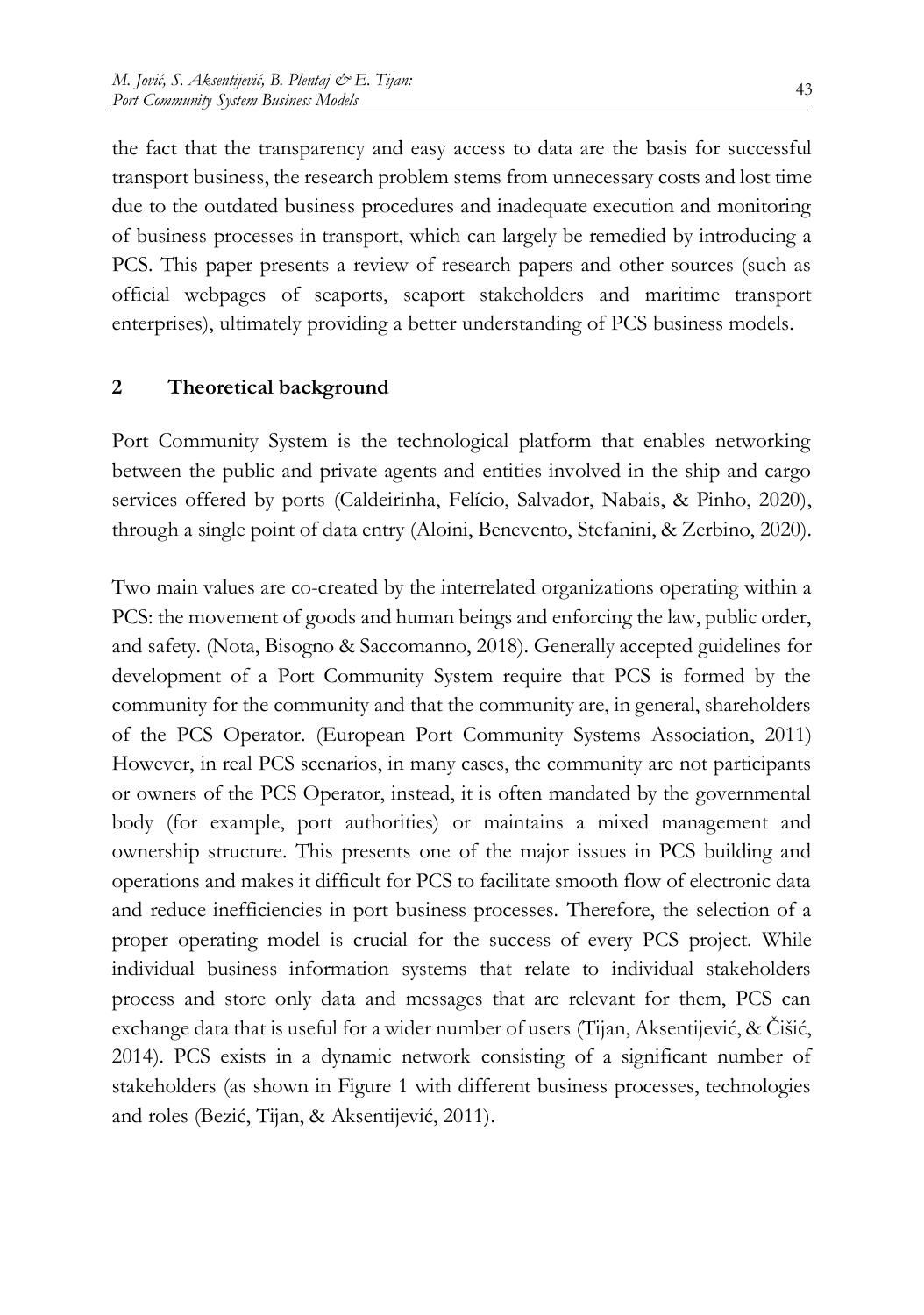

**Figure 1: Port community system and involved stakeholders** Source: (Tijan, Kos, & Ogrizović, 2009)

PCS is largely based on a strong collaboration between all the involved public and private organizations (Baron & Mathieu, 2013), establishing a link between different types of technologies, processes, people, and standards (Rodon & Ramis-Pujol, 2006). Regional or even global PCSs might be designed (Jović, Tijan, Žgaljić, & Karanikić, 2020), helping to enhance the overall PCS performance in both local and foreign trade activities (Moros-Daza, Amaya-Mier, Garcia-Llinas, & Voß, 2019). In both cases a further standardization of interfaces and processes would be required. The requirements of and benefits for each company would have to be outlined and agreed on in advance (Treppte, 2011).

Bringing all users together, PCS enhances the efficiency of the physical flow of freight, drives economic growth, and as a secondary result, assists in reducing externalities such as pollution, congestion, and land use impacts (Irannezhad, Hickman, & Prato, 2017). According to (Zerbino, Aloini, Dulmin, & Mininno,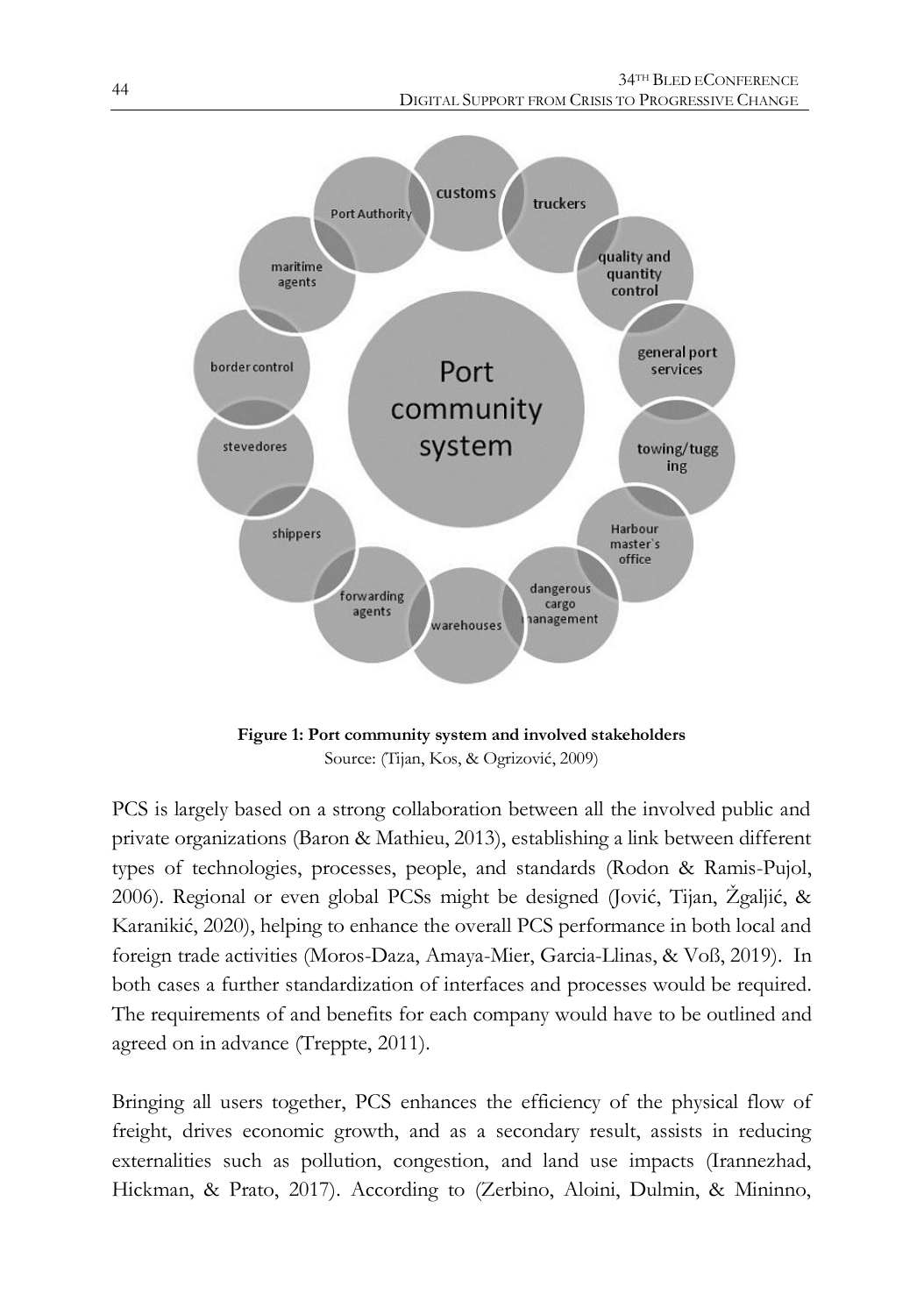2019), one of the reasons for PCS development is the possibility to reduce the average time frame of port procedures, and to enhance information exchange, consequently improving overall port competitiveness.

Going beyond traditional function of PCS to share information, a PCS can offer modules to support a variety of activities (Baalen, Zuidwijk, & Nunen, 2009). The recent versions of PCS include the cloud services, which is becoming a significant factor in the historical development of information technology outsourcing (Johansson & Muhic, 2017).

Although a PCS connects multiple systems operated by a variety of organizations that make up a seaport community (IPCSA, 2020), it should be noted that for each port region, a PCS can take different forms in response to various physical, modal, jurisdictional, and operational characteristics (Tsamboulas, Moraiti, & Lekka, 2012). PCS functions may be divided into three categories: port management functions (documents provided to port authorities or terminal operators), customs functions (documents needed for customs clearance) and online platforms for electronic commerce between port users (Keceli, 2011).

# **3 Methodology**

The literature review was conducted in order to research the theoretical foundations of models of port community systems. The authors opted to perform the search using only resources in English language and started with the inclusion criteria by using a combination of keyword "Port Community System models" and "Port Community System" (title, abstract and keywords). Web of Science, Google Scholar, ResearchGate databases were mainly used for this purpose. Due to the previously identified lack of the research dealing on this topic, the search for articles was not limited to a specific period, and mostly includes journal articles and conference papers. To ensure that possible useful findings from various fields were not excluded, the authors did not limit the queries to a specific field or index. Furthermore, due to aforementioned lack of research dealing with PCS models, the PCS models are further analysed by means of several real-life implementations such as: Port of Hamburg, The Port Authority of Valencia, Port of Rotterdam, The Antwerp PCS, etc. Using described methodology, a total of 36 resources have been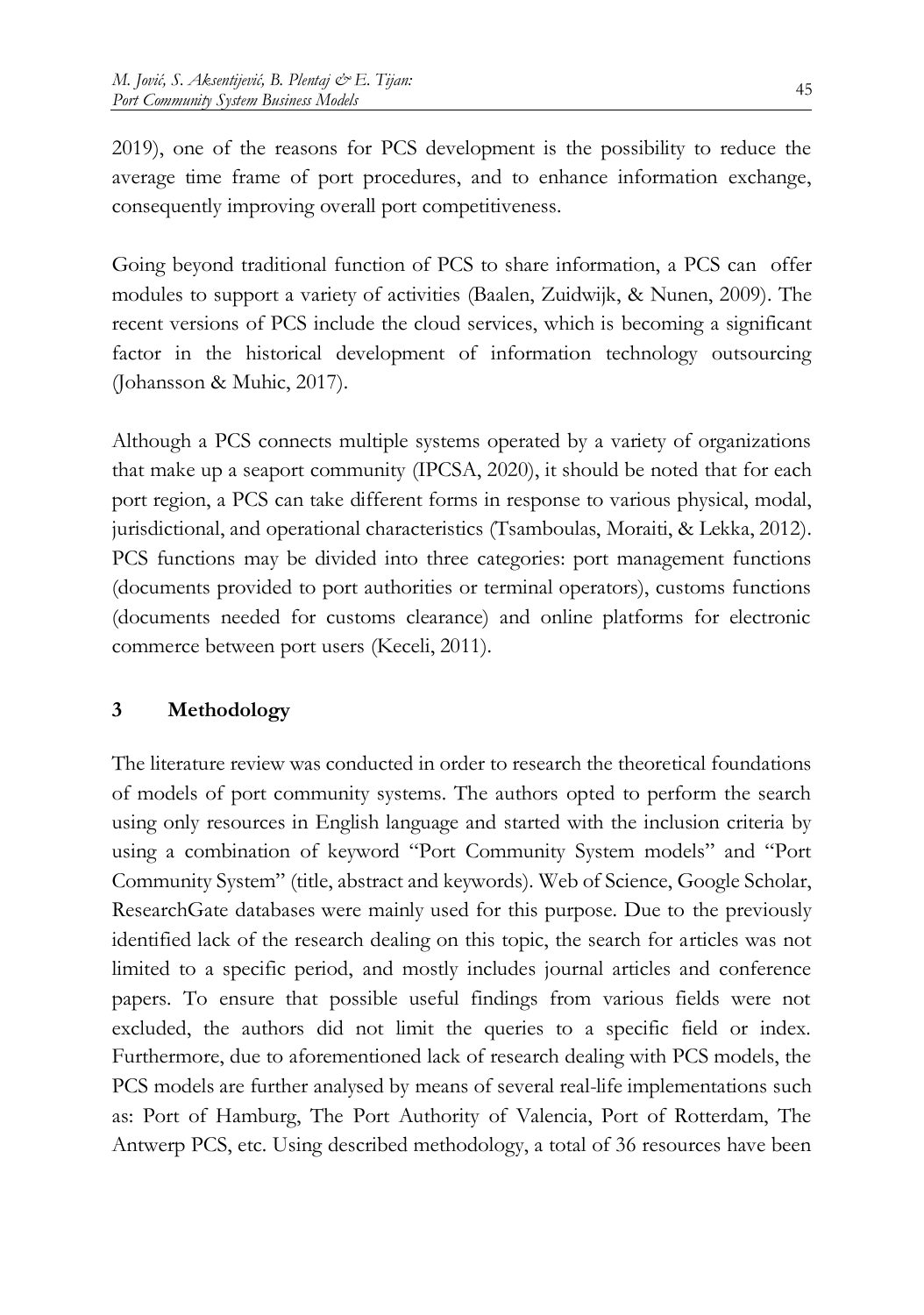identified and used in the description of development and exploitation models of a PCS that follows.

# **4 Development and exploitation models of a Port Community System**

Seaport stakeholders have their own preferences, which can decrease the willingness of certain members of the port community to incorporate PCS. The PCS should therefore enable the promotion of autonomy of all participants and at the same time include and support activities in various business processes in relation to seaports. In this respect, such a system does not only deal with internal needs of each individual company, but also with needs of other seaport stakeholders. In particular, the port authority attempts (or should attempt) to optimize the impact of the seaport's activities on the territory in terms of value added (local employment and incomes); on the other hand, the port operators should attempt to maximize the value for the final customer (De Martino, Errichiello, Marasco, & Morvillo, 2013).

Depending on a type of stakeholder's organization and its objectives, ownership model can be private, public or mixed public-private (PPP) (Marek, 2017). If the ownership model is of a private kind, the so-called bottom-up approach would be implemented in the system implementation. In this way, it is expected that the stakeholders (shipping companies, shipping agents, brokers, etc...) will support the work with the PCS since it is accepted by the operators themselves. Ports such as port of Singapore, Hamburg, Felixstowe belong to that kind of PCS model. For example, the Port Community System for the Port of Hamburg is operated by DAKOSY, one of the leading platform and software providers for logistics (IPCSA, 2021a). The PCS connects all stakeholders involved in cargo handling to perform fast, efficient and largely-automated processes in seaports and enables integrated intermodal hinterland handling of all modes of transport (Dakosy, 2021).

The top-down approach would be implemented if the ownership model is more similar to the public style, with a focus on port authorities and public bodies as the key stakeholders who determine the speed of implementation and set targets in the development of the PCS system (Marek, 2017). Ports such as Port of Valencia, Port of Rotterdam and Amsterdam belong to public PCS model.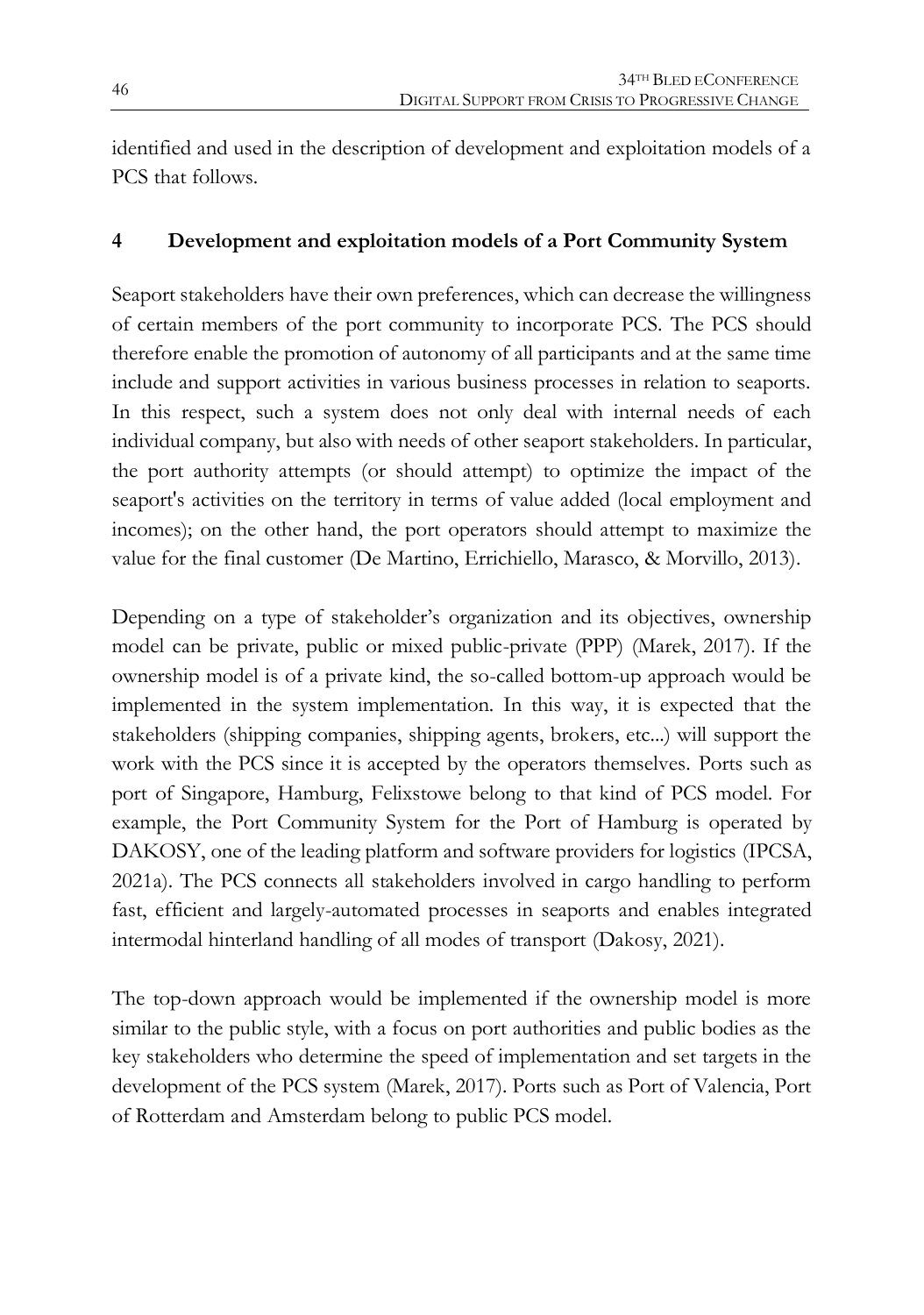The port authority plays an important role in implementing and creating the port development strategy and in coordinating the port community as a whole (João, Batista, Ayala Botto, & Cordón Lagares, 2018). The port authority is responsible for secure, sustainable and competitive port growth and may be a key factor in the implementation of the PCS (Tijan, Agatić, & Hlača, 2012). The implementation of the PCS may allow port authorities to coordinate port activities, monitor the activities of port operators and control port operations more easily (Carlan, Sys, & Vanelslander, 2016). For example, via Valenciaport PCS, the Port Authority of Valencia offers e-commerce solutions that make it easier for goods to move through the ports of Valencia, Sagunto and Gandía, adding a clearly perceptible value to the consumers and port users ("Port Authority of Valencia," 2021).

(Chandra & Hillegersberg, 2017) have conducted a Port of Rotterdam case study in which the importance of cooperation between port authorities and other stakeholders involved in the implementation of the PCS is visible. According to the study (Chandra & Hillegersberg, 2017), due to dissatisfaction with the Port of Rotterdam's information system, Port Infolink B.V. was established in 2002 (as a separated governance entity). Initiated by the Port of Rotterdam Authority, the prepartnership cooperation process started by defining the most important issues that hinders the efficient flow of goods through the port. The Port Authority was the sole owner of Port Infolink, meaning that it was responsible for the initial investment in the development of the information system. This initiative included other stakeholders in the partnership program delivery phase (e.g. Customs). In early 2009, the next governance life cycle was marked by the merger of Port Infolink in Rotterdam and PortNET in Amsterdam, which provided the Ports of Rotterdam and Amsterdam with a single PCS (Chandra & Hillegersberg, 2017).

PPP is, in essence, a mixture of the two previously described ownership models. The aim of this ownership model is either to achieve complete acceptance of the PCS system or active role of private corporations in implementing the PCS system through a top-down approach (Marek, 2017). According to (Klievink, 2015), in *public-private collaboration* PCS design, data are handed over to the PCS but are still owned by the individual actors submitting the data. This allows government to access the data and allows the PCS to optimize port operations by enabling companies operating in the port data sharing without losing control. Ports such as Port of Barcelona and Antwerp belong to this type of PCS model. PORTIC is the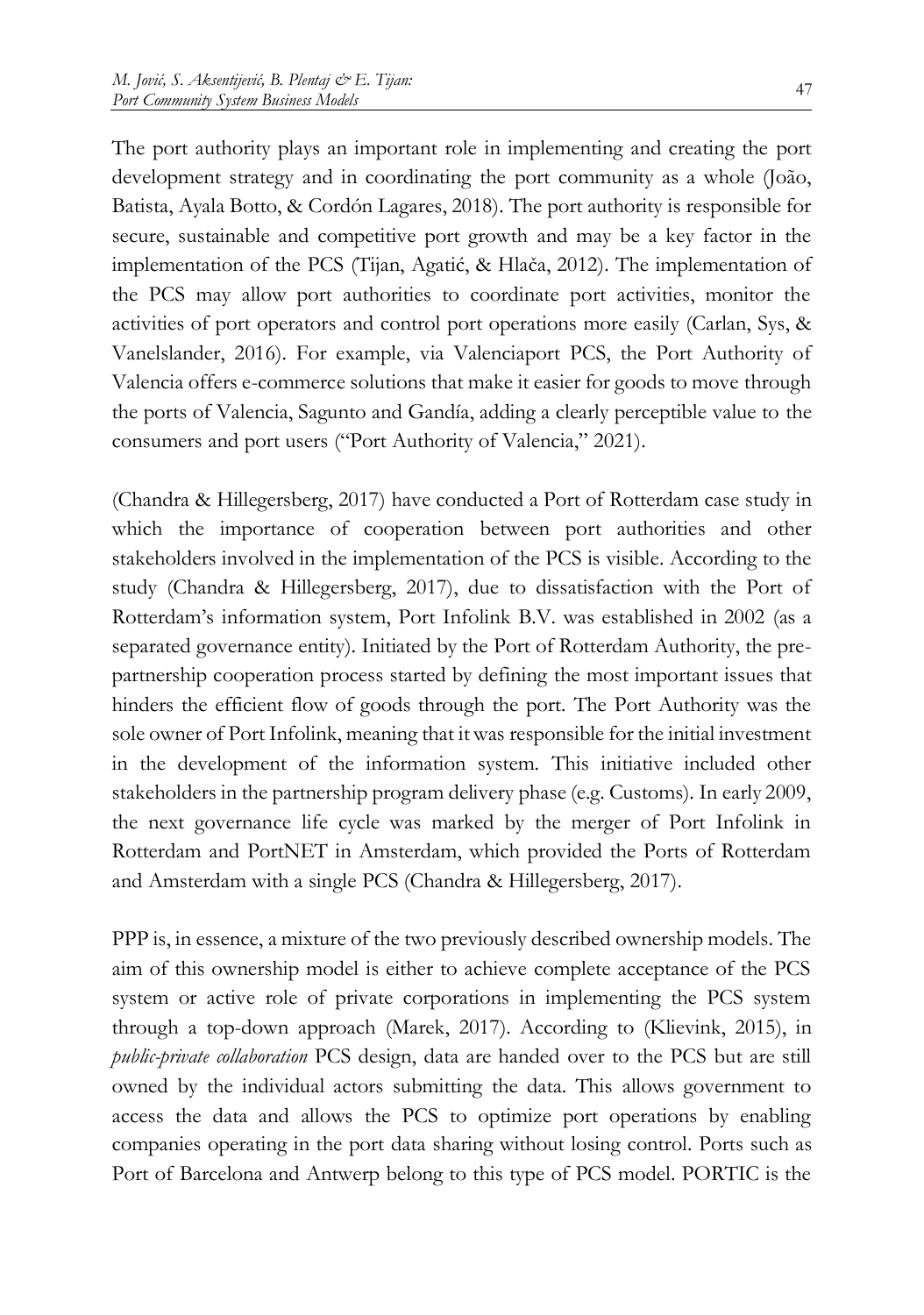Port Community System operator in Barcelona and a private-public partnership between the Port Community of Barcelona, Port Authority of Barcelona, Financial Institutions (La Caixa, Banc Sabadell) and the Chamber of Commerce of Barcelona (IPCSA, 2021b). The Antwerp PCS is a cooperation between Antwerp Port Authority and Alfaport Antwerpen -Federation of Port Companies and Logistic Service Providers - private IT-sector ( Descartes – Porthus ) (Waterschoot, n.d.). (Mendes Constante, 2019), outlines the features of business models based on combinations of PCS ownership and operational models. In the scenario where both the PCS ownership and the operational model are private, active engagement by the public sector is required in order to successfully implement complete integration and interoperability between all stakeholders involved. In the scenario where the PCS ownership is public but the operating model is private, private company operates the PCS on a commercial basis whereas public bodies play a crucial role in ensuring that services are provided fairly and neutrally to all stakeholders involved (Mendes Constante, 2019).

To summarize, the above points to the fact that when it comes to PCS business objectives, the main goal is to add value and improve the quality of port operations, logistics and the transport chain while at the same time reducing operating costs. It is also important to remember that during development it is extremely important to take care of the selection of PCS model because it will determine the specific financial model and goals that PCS as a project aspires to.

### **5 Discussion and conclusion**

Seaports, as complex systems, are of vital importance for global trade activities because the most important international transport corridors and cargo flows pass through them and dictate global trends of economic development.

Daily port operations highly depend on information technologies and information systems. They have become irreplaceable elements in numerous seaports where they play an important role in port's overall business success. Information and communication systems such as PCS have become the staple technical ingredients used in optimal flow of information and provision of quality and efficient transport service and flexible and efficient functioning of port system as an important link in the transport chain.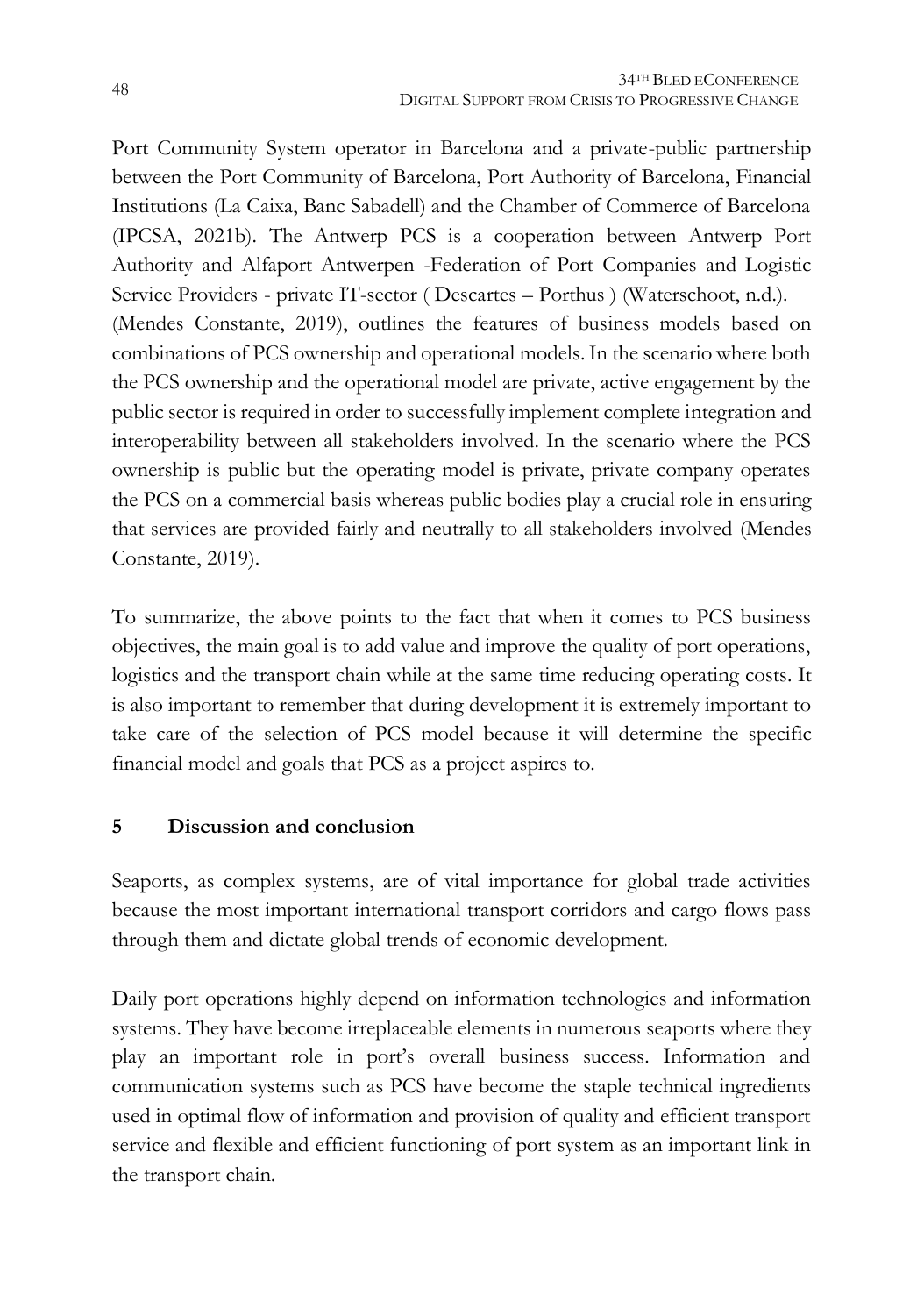Collaboration between stakeholders is a very important factor that enhances port system functioning. Utilizing coordination with other systems and technologies, they form an entity that significantly affects port system operations efficiency and coordination. Familiar expression stating that the chain is only as strong as its weakest link is certainly applicable to this concept too. If a port is recognizable on the global market, it attracts the largest ships and therefore the largest companies in international shipping industry. On the other hand, if the service it provides is not at an equally high level, or it is provided in a way that stakeholders offering port services are not interconnected and harmonized, the whole chain, including the port itself leave an impression of inconsistency.

The ownership and control over the PCS system are often overlooked parameters during the PCS inception phase. A PCS is a constantly developing system that needs to reflect every change in the port's environment, underlying technology, business processes, legal framework and all stakeholders. As it requires a significant coordination effort for proper functioning, it is very important to involve all stakeholders to provide a meaningful input to this process, reserve proper funding and ensure stakeholders' collaboration in order to achieve the goal of PCS's introduction.

The limitation of this research is primarily the fact that only English resources were used. PCS systems are adopted world-wide, and it is possible that the research base would be wider if other languages were included too, but that would lead the research outside of the applicable scope and format. Furthermore, PCS implementation is a highly operative endeavour, and many lessons learned are not published in a form of a scientific research, and therefore they cannot be used. Primary research hypothesis was confirmed, as not many quality resources are dealing with the selection of PCS model being a crucial factor in its successful implementation. Most researches are focused to project implementation phases, project management and encompassing all processes as success factors, but take PCS business model as something that is predetermined and not questioned. Additional authors' finding is that the selection of a proper PCS business model is a prerequisite for its successful implementation and operation, as only the appropriate PCS model can guarantee resource savings typically tied to PCS, as opposed to manual administrative processing or disjointed and heterogeneous port IT systems.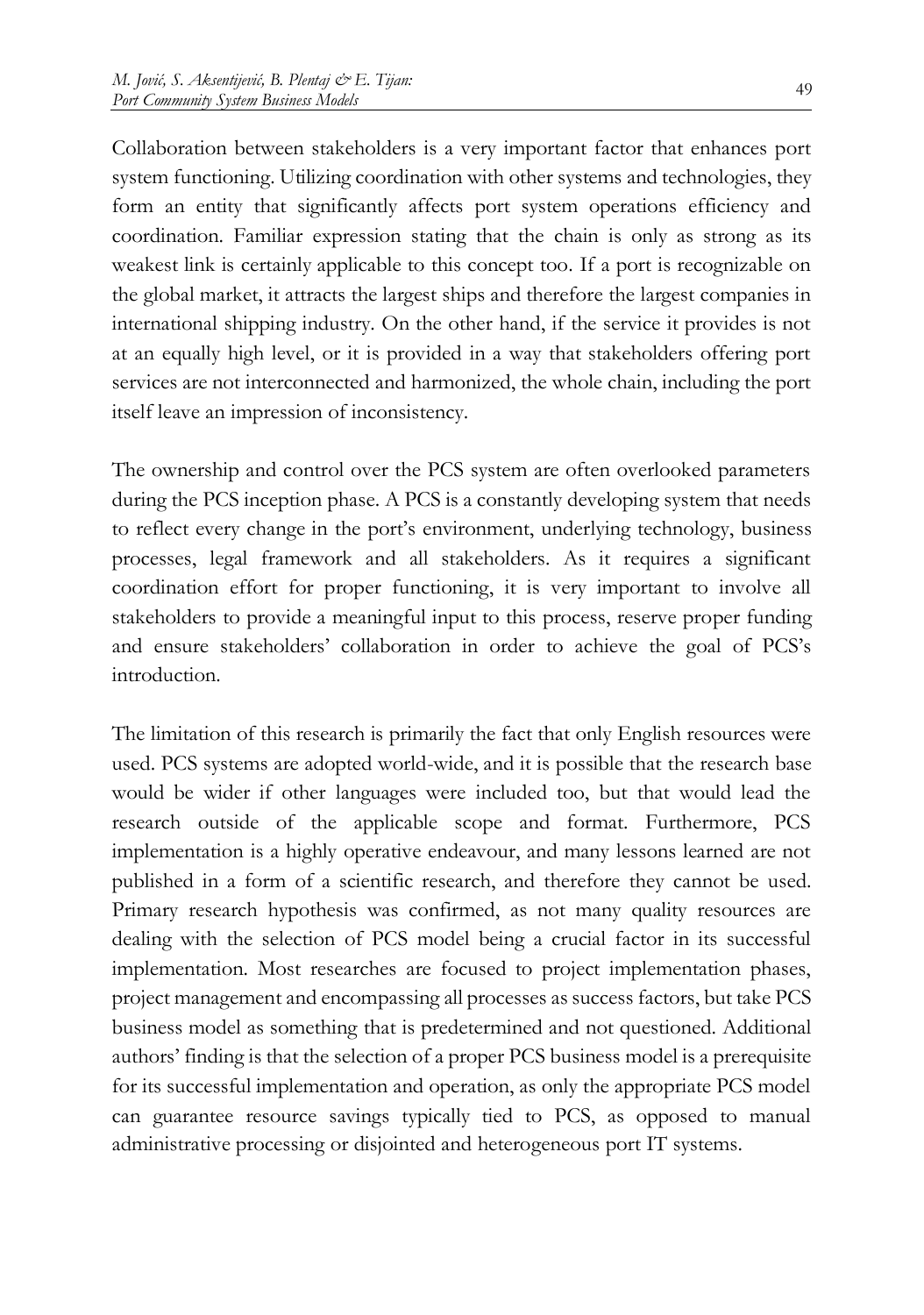The implementation of a PCS helps improve the efficiency in communication among port community members, avoids duplicate data entry, optimizes flow and timely exchange of information, and increases protection from unauthorized access. It should enable electronic business operations which should result in a more efficient service, better mutual coordination, decrease in operative expenses and, finally, a more competitive port. Leading international seaports have recognized the importance and advantages of modern technologies in providing high quality services in ports.

The research can have many potential new venues and possibilities. PCS systems in the future will have to be highly flexible and interconnected, especially with introduction and absorption of novel technologies like Internet of Things, entire information platforms being delivered using cloud approach, active and passive tags and globally recognized cargo ledgers with distributed and transparent proof of authenticity. Integration of all these technologies will be a challenge for all PCS operators and provide new possibilities for research as those models that are successful now might not be suitable. One realistic possibility of a future research in this area might be analysis of impact of new information technologies on selected PCS business models.

#### **Acknowledgements**

This work was supported by Electronic Transportation Management System e-TMS project (New products and services as a result of research, development and innovation - IRI, Operational Programme Competitiveness and Cohesion, 2018 –2020).

#### **References**

- Aloini, D., Benevento, E., Stefanini, A., & Zerbino, P. (2020). Process fragmentation and port performance: Merging SNA and text mining. International Journal of Information Management, 51(C).
- Baalen, P. J. Van, Zuidwijk, R., & Nunen, J. van. (2009). Port Inter-Organizational Information Systems: Capabilities to Service Global Supply Chains. Foundations and Trends® in Technology, Information and Operations Management, 2(2–3), 81–241.
- Baron, M., & Mathieu, H. (2013). PCS interoperability in Europe: a market for PCS operators? The International Journal of Logistics Management, 24(1), 117–129.
- Bezić, H., Tijan, E., & Aksentijević, S. (2011). Port Community Systems Economic Feasibility Evaluation. Ekonomski Vjesnik / Econviews – Review of Contemporary Entrepreneurship, Business, and Economic Issues, (2), 247–256.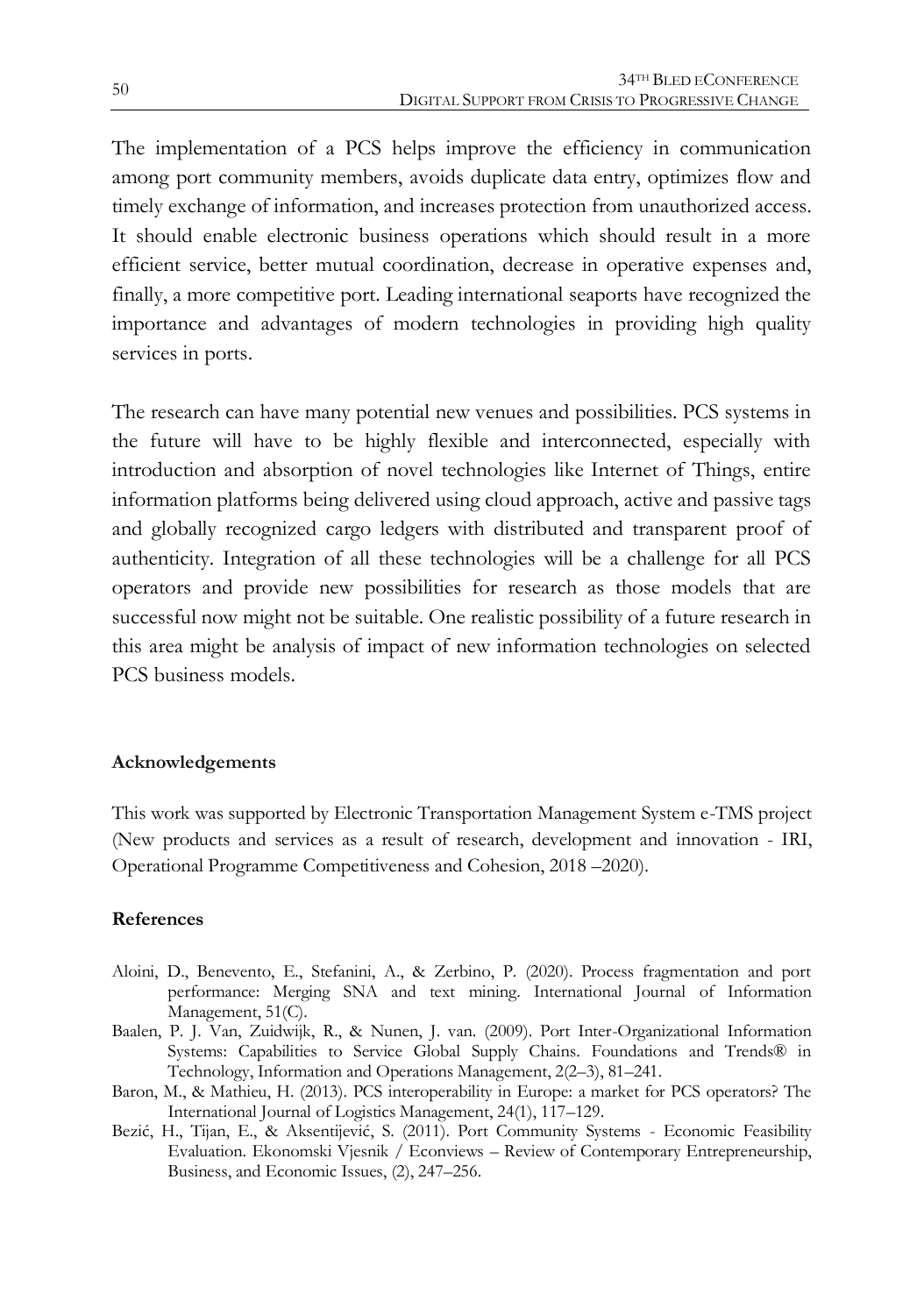- Caldeirinha, V., Felício, J. A., Salvador, A. S., Nabais, J., & Pinho, T. (2020). The impact of port community systems (PCS) characteristics on performance. Research in Transportation Economics, 80(C).
- Carlan, V., Sys, C., & Vanelslander, T. (2016). How port community systems can contribute to port competitiveness: Developing a cost-benefit framework. Research in Transportation Business & Management, 19, 51–64.
- Chandra, D. R., & Hillegersberg, J. van. (2017). Governance lifecycles of inter-organizational collaboration: A case study of the Port of Rotterdam. Procedia Computer Science, 121, 656– 663.
- Dakosy. (2021). Port Community System. Retrieved February 3, 2021, from https://www.dakosy.de/en/solutions/cargo-communications/port-community-system
- De Martino, M., Errichiello, L., Marasco, A., & Morvillo, A. (2013). Logistics innovation in Seaports: An inter-organizational perspective. Research in Transportation Business and Management, 8, 123–133. https://doi.org/10.1016/j.rtbm.2013.05.001
- Hintjens, J., Hassel, E. van, Vanelslander, T., & Voorde, E. Van de. (2020). Port Cooperation and Bundling: A Way to Reduce the External Costs of Hinterland Transport. Sustainability, 12(23).
- European Port Community Systems Association (2011.) How to develop a Port Community System. .Retrieved from http:// https://unece.org/.
- IPCSA. (2020). Port Community Systems. Retrieved from https://ipcsa.international/pcs
- IPCSA. (2021a). DAKOSY, Hamburg, Germany. Retrieved February 3, 2021, from https://ipcsa.international/about/members/members-europe-and-north-america/dakosy/
- IPCSA. (2021b). PORTIC, Barcelona, Spain.
- Irannezhad, E., Hickman, M., & Prato, C. G. (2017). Modeling the Efficiency of a Port Community System as an Agent-based Process. Procedia Computer Science, 109, 917–922. https://doi.org/10.1016/j.procs.2017.05.422
- João, L. N., Batista, C., Ayala Botto, M., & Cordón Lagares, E. (2018). Computational Framework for Port Community Systems Towards Synchromodal Freight Networks. Estudios de Economia Aplicada, 36–3, 691–714.
- Johansson, B., & Muhic, M. (2017). Relativism in the Cloud: Cloud Sourcing in virtue of IS Development Outsourcing - A literature review. International Journal of Information Systems and Project Management, 5(4), 55–65.
- Jović, M., Tijan, E., Žgaljić, D., & Karanikić, P. (2020). SWOT analysis of selected digital technologies in transport economics. In 43rd International Convention on Information, Communication and Electronic Technology (pp. 1635–1640). Opatija, Croatia. Retrieved from https://www.researchgate.net/publication/344440791\_SWOT\_analysis\_of\_selected\_digital\_ technologies\_in\_transport\_economics
- Keceli, Y. (2011). A proposed innovation strategy for Turkish port administration policy via information technology. Maritime Policy & Management: The Flagship Journal of International Shipping and Port Research, 38(2), 151–167.
- Klievink, B. (2015). Understanding Public-Private Collaboration Configurations for International Information Infrastructures. In 14th International Conference on Electronic Government (EGOV), (pp. 170–180). Thessaloniki, Greece.
- Marek, R. (2017). The Role and place of Customs in the port community system experiances from Poland. In The 17th International Scientific Conferences Business Logistics in Moderen Management (pp. 451–469).
- Mendes Constante, J. (2019). International case studies and good practices for implementing Port Community Systems. Retrieved January 15, 2021, from https://publications.iadb.org/publications/english/document/International\_Case\_Studies\_a nd\_Good\_Practices\_for\_Implementing\_Port\_Community\_Systems.pdf
- Moros-Daza, A., Amaya-Mier, R., Garcia-Llinas, G., & Voß, S. (2019). Port Community System Adoption: Game Theoretic Framework for an Emerging Economy Case Study. In Computational Logistics (pp. 136–153).